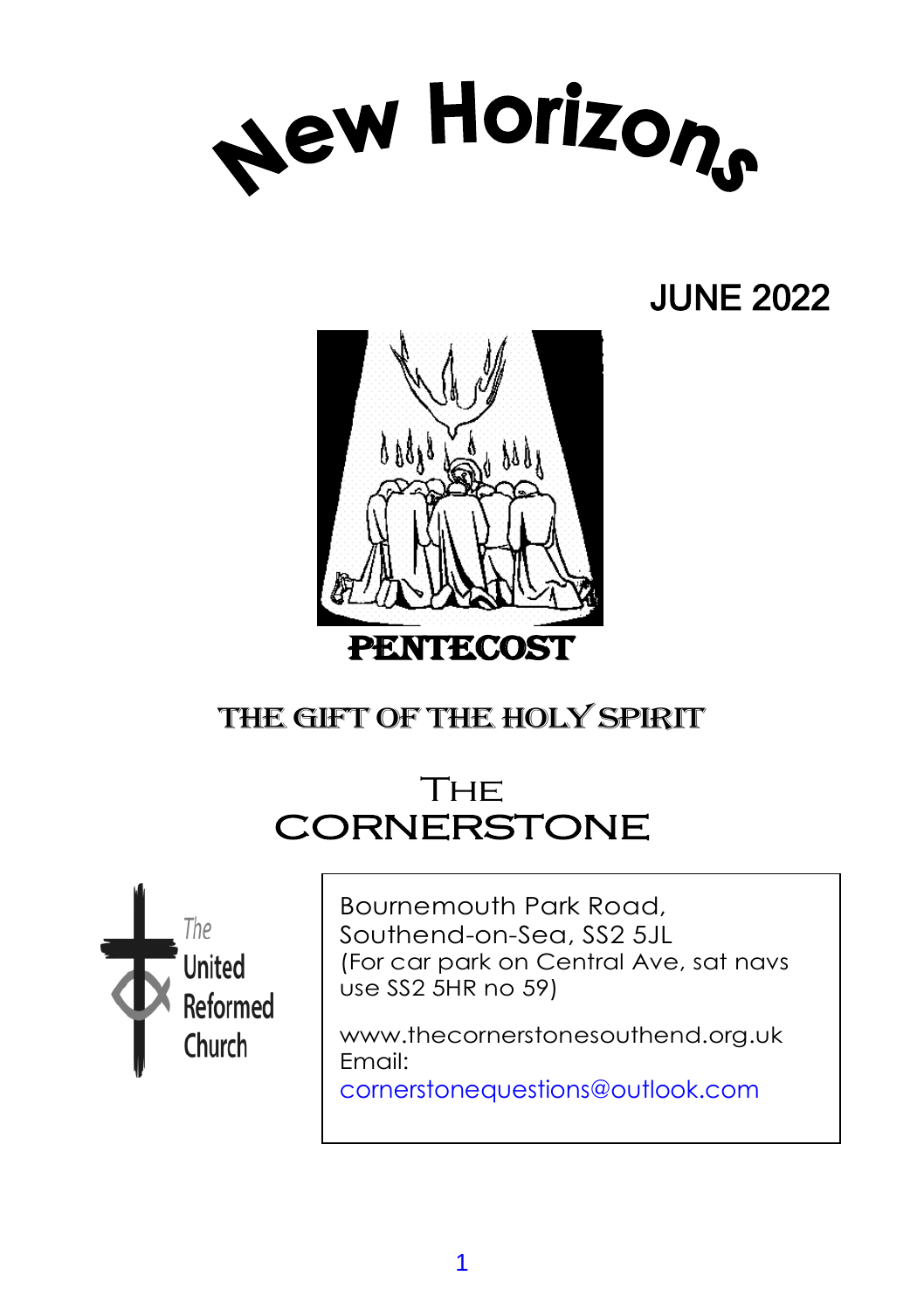#### WORSHIP AND ACTION

Sunday 10.30 am Morning Worship and Junior Church. Holy Communion is celebrated during Worship on the 4<sup>th</sup> Sunday

#### FAIRTRADE Coffee and tea is served after Morning Worship

Please stay to talk with each other in an informal atmosphere.

Tues 10.00 am Time of prayer together for: the Fellowship, those with special needs, our neighbours, and the world wide Christian Family. All are welcome to join with us.

Church Meetings are generally held in alternate months on the third Thursday at 7.30 pm. The dates and times will be published in this magazine and announced in Church.

#### Please note changes to activities on Mondays.

| Mon          | $7.00 \text{ pm}$                         | 5.00 - 6.00pm Messy Church (1 <sup>st</sup> Monday in the month)<br>5.00 - 6.00pm Pilots ( $2^{nd}$ , $3^{rd}$ & $4^{th}$ Monday in the month)<br>Digging Deeper/Bible Study<br>(2nd and 4 <sup>th</sup> Monday of each month) |
|--------------|-------------------------------------------|--------------------------------------------------------------------------------------------------------------------------------------------------------------------------------------------------------------------------------|
| Tues         | $10.00 \text{ am}$<br>11.30 am            | Tea and Coffee in the Foyer<br>The Tuesday Rendezvous<br>(1 <sup>st</sup> and 3 <sup>rd</sup> Tuesdays or as announced)                                                                                                        |
| Wed          | $9.30 \text{ am}$                         | The Cornerstone Toddlers during Term Time                                                                                                                                                                                      |
| <b>Thurs</b> | $6.00 \text{ pm}$<br>7.45 - 9.15pm Scouts | <b>Beaver Scouts and Cub Scouts</b>                                                                                                                                                                                            |
| <b>Thurs</b> | 7.30 pm                                   | Elders' Meeting (1 <sup>st</sup> Thursday)                                                                                                                                                                                     |

#### We do offer Christian Marriage, Baptisms and Funerals so please talk to the Secretary or any Elder if you feel that we can help.

Little Turtles Pre-School meets on Monday to Friday from 9.00 am during term time. Please contact the Church Secretary for details.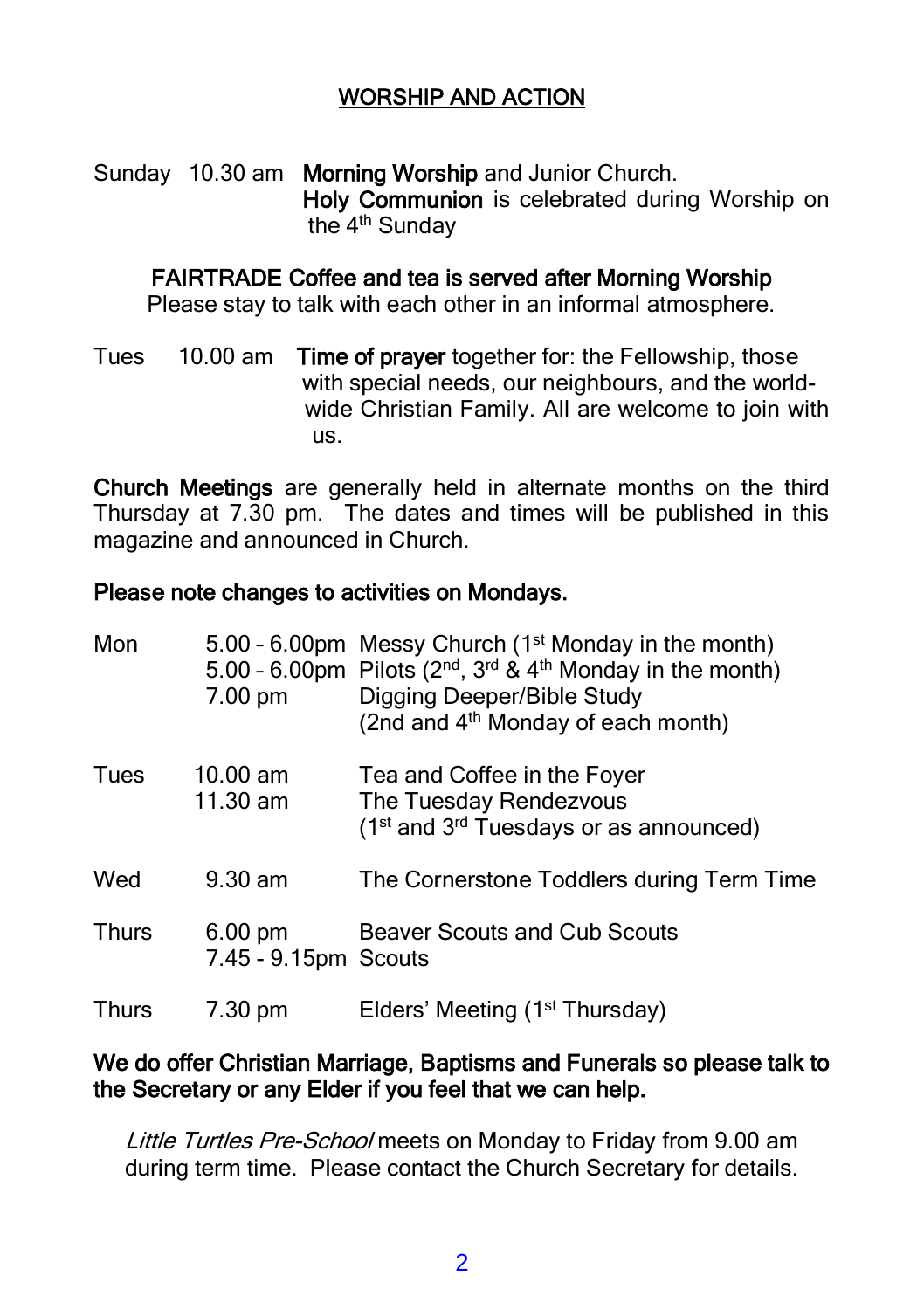#### Letter to the Fellowship



#### God Doing Extraordinary Things

We are celebrating Pentecost again, when the Holy Spirit empowered the first followers of Jesus to speak in different languages about

God's liberating power. As Peter explained to mystified onlookers in Jerusalem who witnessed it, what the people beheld was the power of God working among ordinary people to do the extraordinary.

The followers of Jesus had been waiting and praying together in Jerusalem as Jesus instructed before his ascension. He had promised they would receive power to be his "witnesses." That promise was fulfilled at Pentecost.

The Holy Spirit empowers us to do "great things" that demonstrate God's liberating love and power. We live in a world in desperate need of people who believe God can and will empower them to do "great things."

Pentecost reminds followers of Jesus that we aren't in the world to merely hold religious services. We're in the world to communicate the message that God's powerful love redeems people from sinful situations and systems.

In short, Pentecost reminds us that we aren't in the world to be spectators. We are not here to wring our hands and act as if we are helpless to make a difference. No! We have a holy imperative and the assurance of God's Spirit as authority for being ordinary people who boldly take on the extraordinary issues of sin and suffering in our time and places.

This is what it means to be a follower of Jesus. This is what it means to be part of a congregation/community. This is what it means to live in the power of the Holy Spirit.

When we believe in God's power to liberate his children from ignorance, social isolation, and poverty through His Spirit, we can expect God to do extraordinary things with us. God will work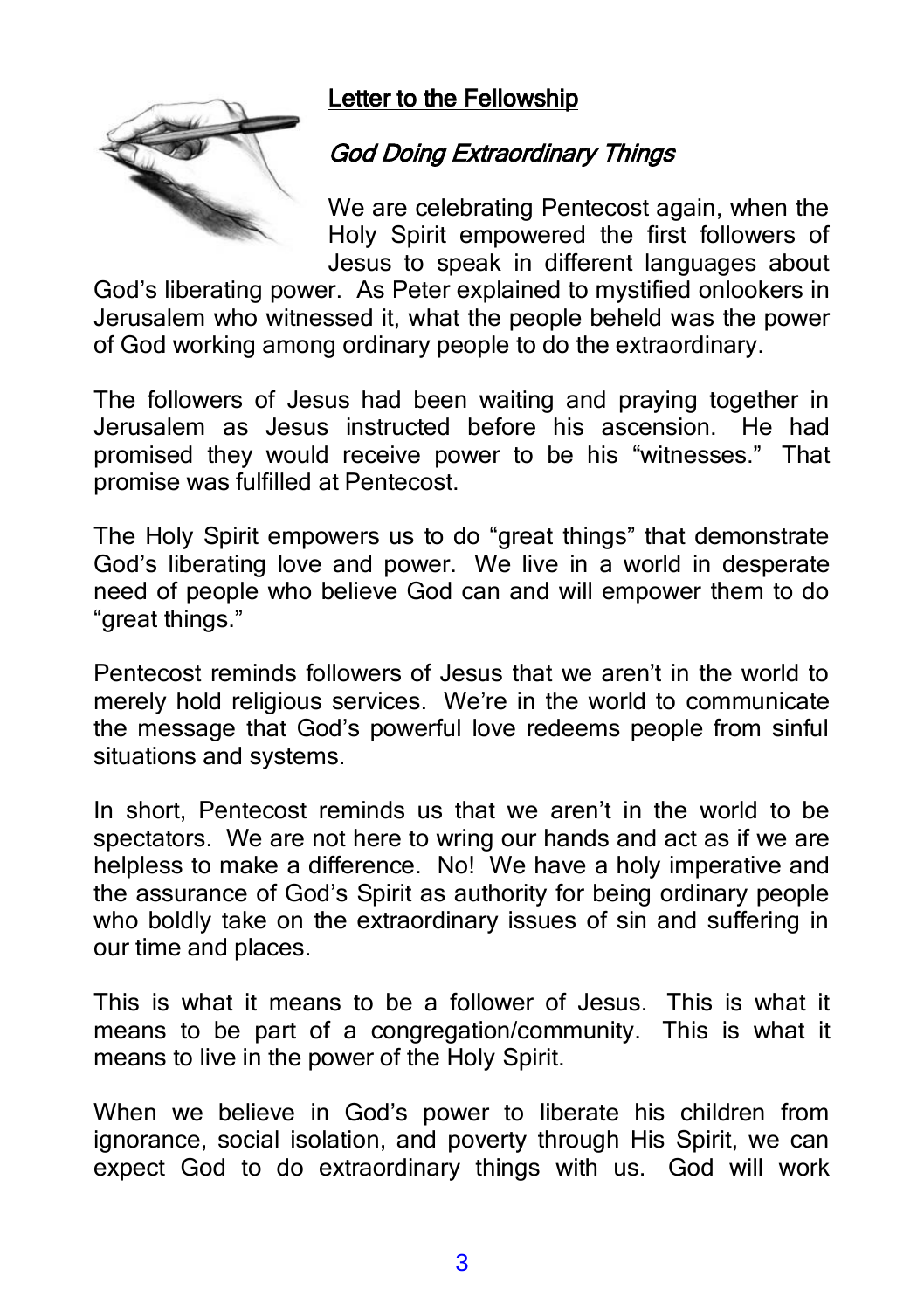through us and make an extraordinary difference in the lives of the families, including children, young and old.

When we believe in God's power to protect and affirm the marginalised, elderly and sick among us, we can expect God to do extraordinary things with us. God will work through and with us to make an extraordinary difference in the lives of those who live on the fringes of the church, those who are looked down upon due to their colour, race, gender or ethnicity and those who need help in body mind or spirit.

When we believe in God's power to confront entrenched systems of greed, we can expect God to do extraordinary things with us. God will work through and with us to challenge the powerful.

Remember, we still have work to do. The Holy Spirit is still leading. God's love hasn't lost its focus or effectiveness. So as followers of Jesus Christ, let's live to do extraordinary things for the glory of God. As followers of Jesus Christ, let's expect the Holy Spirit to lead us to be agents of God's extraordinary love, peace, joy, truth, hope, and mercy.



God can work through us, by the power of the Holy Spirit, to help others overcome grief. The Holy Spirit is wherever we are so that God's power can work through us to accomplish the extraordinary liberation that Jesus demonstrated during his ministry.

Expect God to put us to work doing extraordinary things.

Expect others to be perplexed and mystified about what we are doing.

Jesus promised to send the Holy Spirit. He told about the work the Spirit would perform in our lives. The Spirit is our comforter, our counsellor, our teacher. He convicts us of sin and righteousness. He directs us to a closer walk with Jesus and helps us glorify God with our lives. And he gives us power to live holy, to witness, and do what God has called us to do.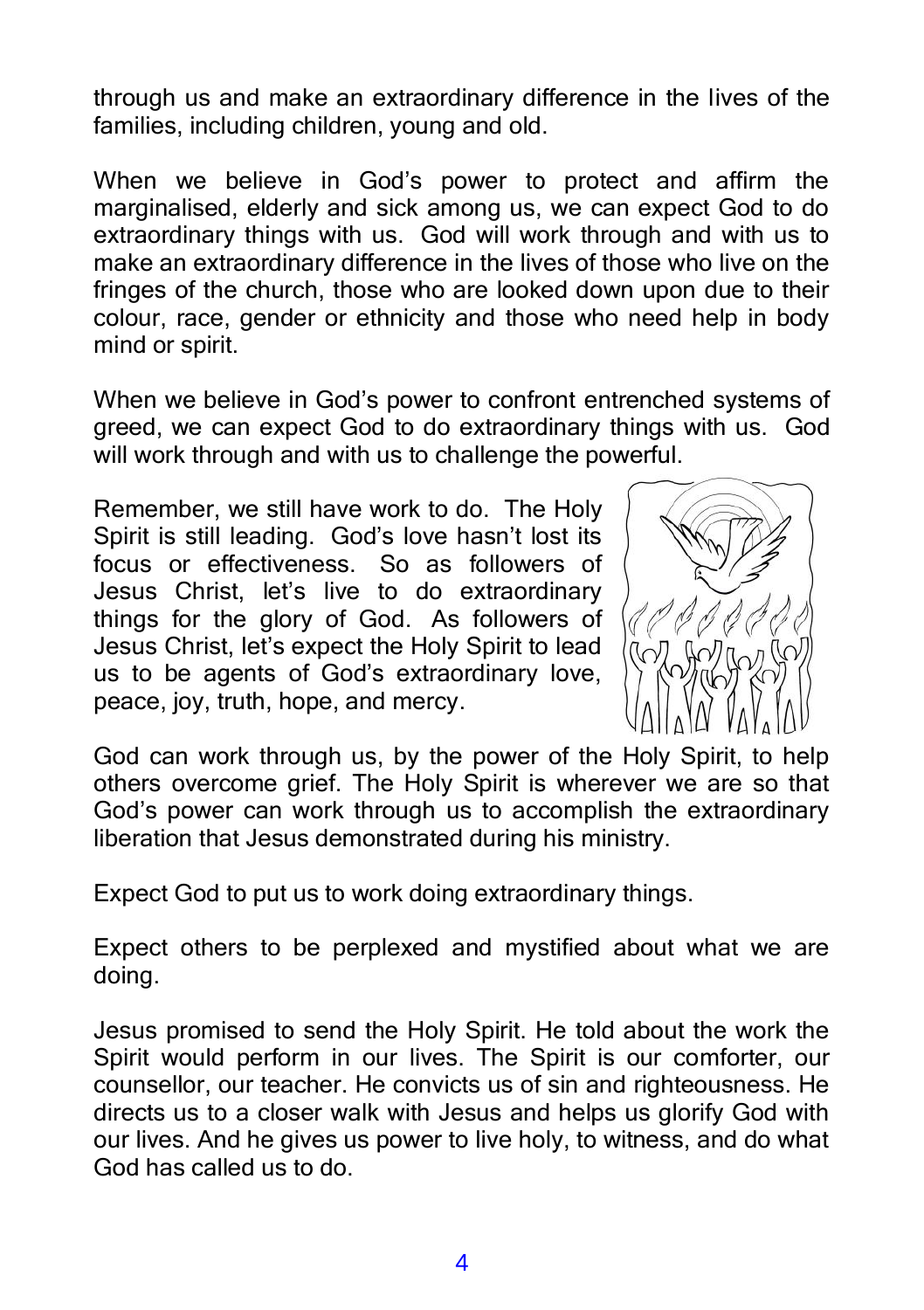The Holy Spirit does all of these things, but only if we let him. He will not force His way into our life. He waits for an invitation. Ask God today to fill you with the Holy Spirit so that you can use the gifts he has given you to build up others and glorify the name of Jesus.

And when people ask us what it means, tell them, as Peter did at Pentecost, that this is God's Spirit at work. This is the love that Jesus demonstrated at work. This is how grace and truth looks, acts, sounds, and lives in the power of the Holy Spirit in the 21st Century.

Be filled with His Spirit and be ready to do His works.

#### God Bless, Sohail

Spirit of holiness, Wisdom and faithfulness, Wind of the Lord, Blowing strongly and free; Strength of our serving And joy of our worshipping, Spirit of God, Bring Your fullness to me!

#### Christopher Idle/Jubilate Hymns MP611 Used by permission, CCL Licence No.7114

Things always have a way of working out. Never underestimate the power of PRAYER, FAITH and LOVE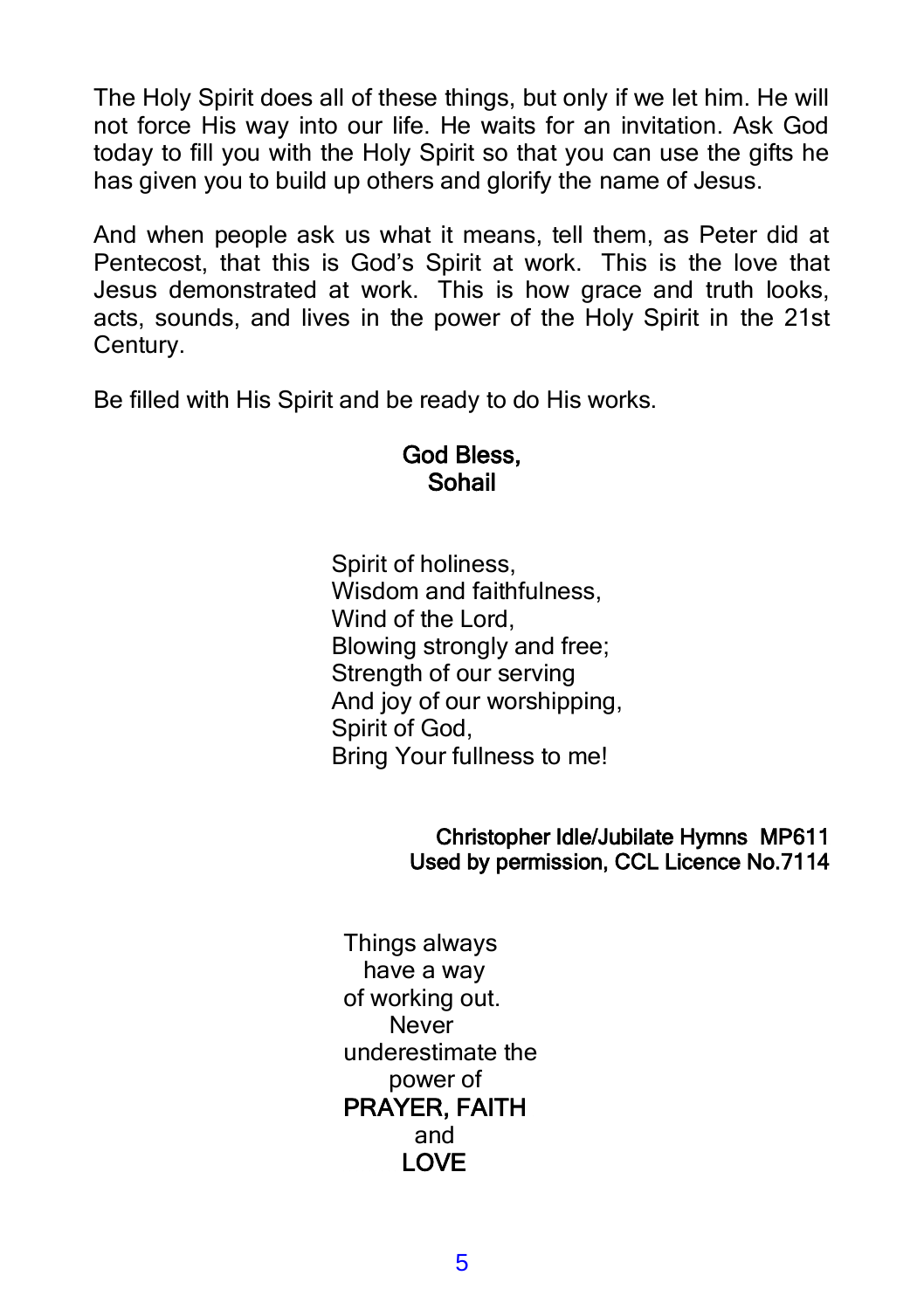

Data Protection Notice: If you are in church for worship and do not wish to be seen on the Internet, please ask at the AV Desk to be directed to a seat not covered by the camera.

#### Covid 19 Precautions: GUIDANCE

The Government has removed legal restrictions and now emphasises personal responsibility for living with Covid-19. The plan includes:

- Keeping our buildings well ventilated. If you feel the cold, please consider sitting on the Bournemouth Park Road side where there are no open windows
- Encouraging the use of face masks in indoor settings, to protect others
- Staying at home if you have any cold or flu-like symptoms;
- Continuing to sanitise your hands on entering the building;

Please remember that some people are more vulnerable than others. They may need to keep their distance and/or deploy the "keep this seat vacant" signs.

Thank You.

If you are not ready or able to return to in-person worship, our services continue to be streamed to our YouTube Channel https://www.youtube.com/channel/UCmZ8TMU6-Grmmgl4p87\_puQ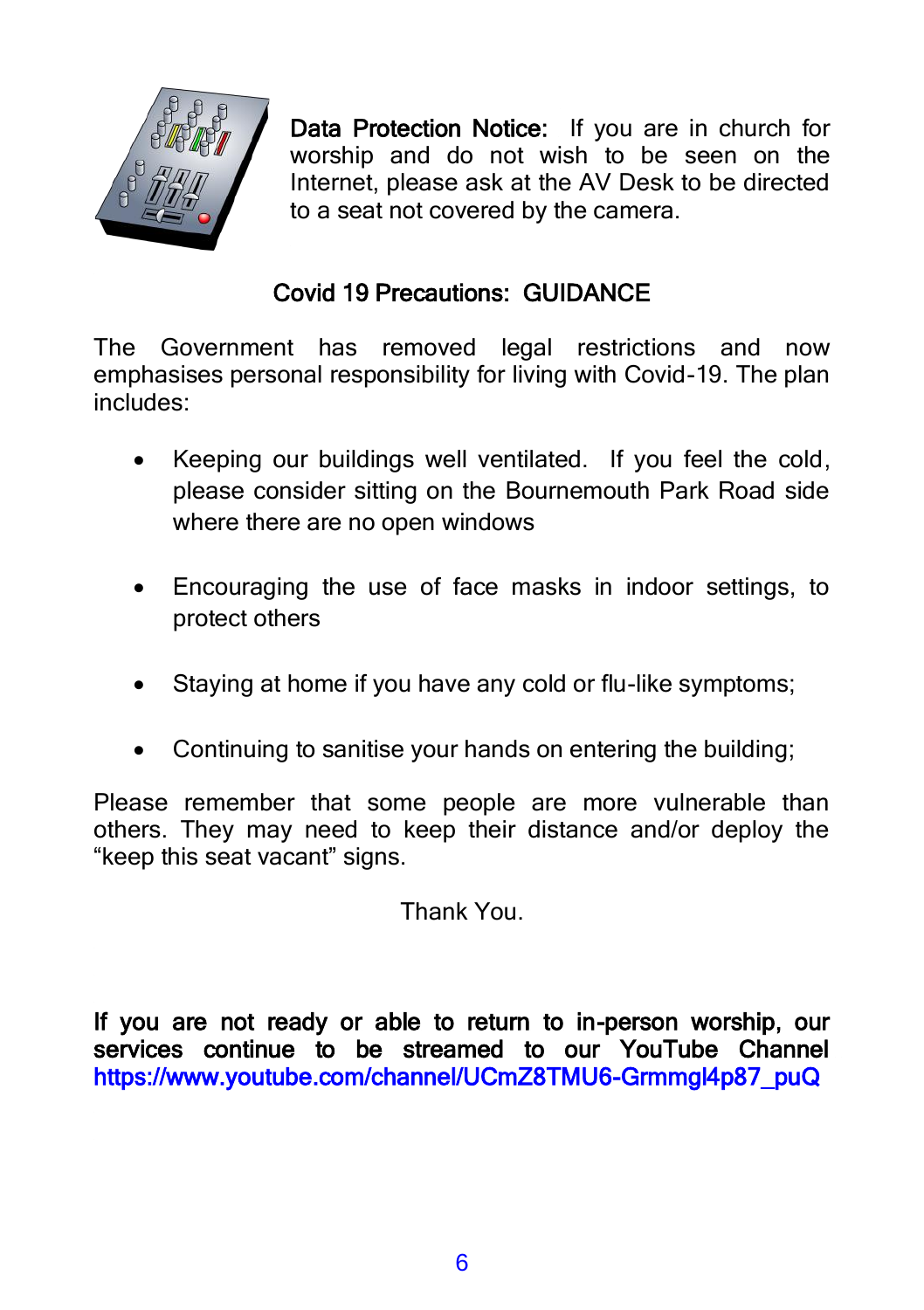#### Prayers for our Fellowship and those we know

Prayers can be for joy and sorrow, health and sickness, good news and bad in addition to those for our own needs and guidance.



Please pray for all of our fellowship as we live in these worrying times of sickness and the war in Eukraine.

We keep in our thoughts any of our fellowship who are unwell, in hospital, undergoing surgery/treatment or having tests. We pray for their return to good health.

Please remember in your prayers the families of recently deceased loved ones. Give them peace of spirit and the knowledge that God hears all of their prayers.

Father, hear our prayers Amen

#### Pause for Thought



Not everyone thinks the way you think, knows the things you know, believes the things you believe. nor acts the way you would act. Remember this and you will go a long way in getting along with people

#### Some prayer thoughts for Pentecost

Seek the Gifts of the Spirit:- Wisdom, Knowledge, Faith, Healing, Miracles, Prophecy, Discernment of the Fruits of the Spirit and the Gift of Tongues with interpretation. Each of us cannot have them all, but still be open to receiving them all.

Reap the Fruits of the Spirit:- Love, Joy, Patience, Kindness, Generosity, Faithfulness, Greatness and Self Control. These are available to us all in huge amounts and we strain to reach the standards required of us, but perfection is His alone.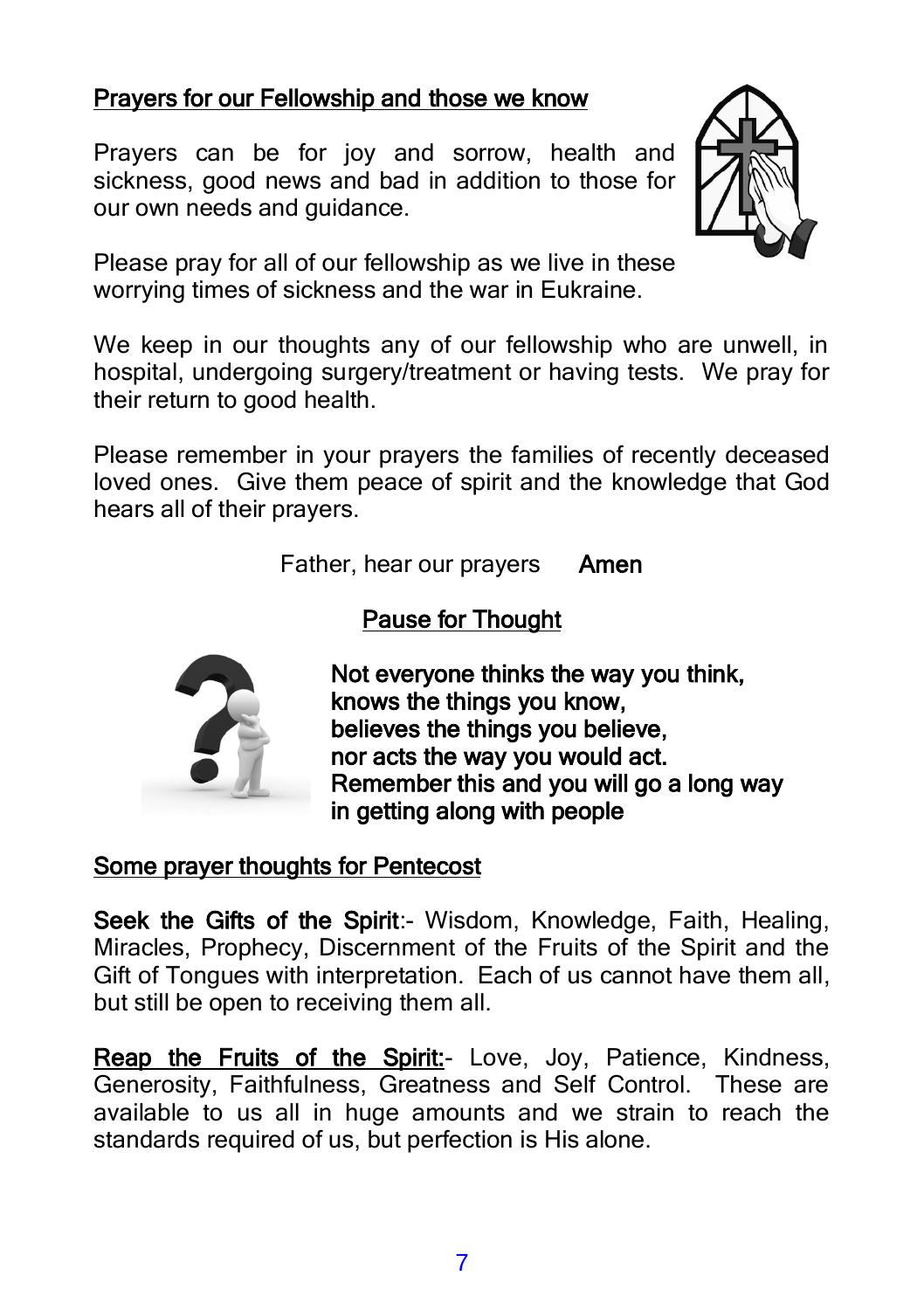A response to 57 West Challenge of writing re Easter. It is a sort of precis of Bible and 'Media' ideas stretched to Pentecost.

Paul Drage



When Jesus was young, He saw men on the cross, did He know He was going to suffer a similar loss? The crowds wave palms and later shouted 'crucify', stirred up by the Priests, why?

Jesus spoke to people who did fish; to catch men was Jesus' wish. Simon Peter was given a change of name. despite in the future denying Jesus, would lead to fame.

The 'Meal' would lead to a betrayal. Jesus saw His friends become scared and did Him fail. After the trial fixed the result, the curtain in the Temple was torn. Priests must have been shocked and Jerusalem forlorn.

The sacrifice seemed to be the end, not expecting a surprise, doubting people didn't expect Jesus would rise. Peter was given a new challenge to feed sheep, a promise he did faithfully keep.

Jesus kept His promise by sending aid Jerusalem leaders thought and hoped it might fade. Disciples carried on serving with many fears this religion has now gone worldwide over 2000 years.

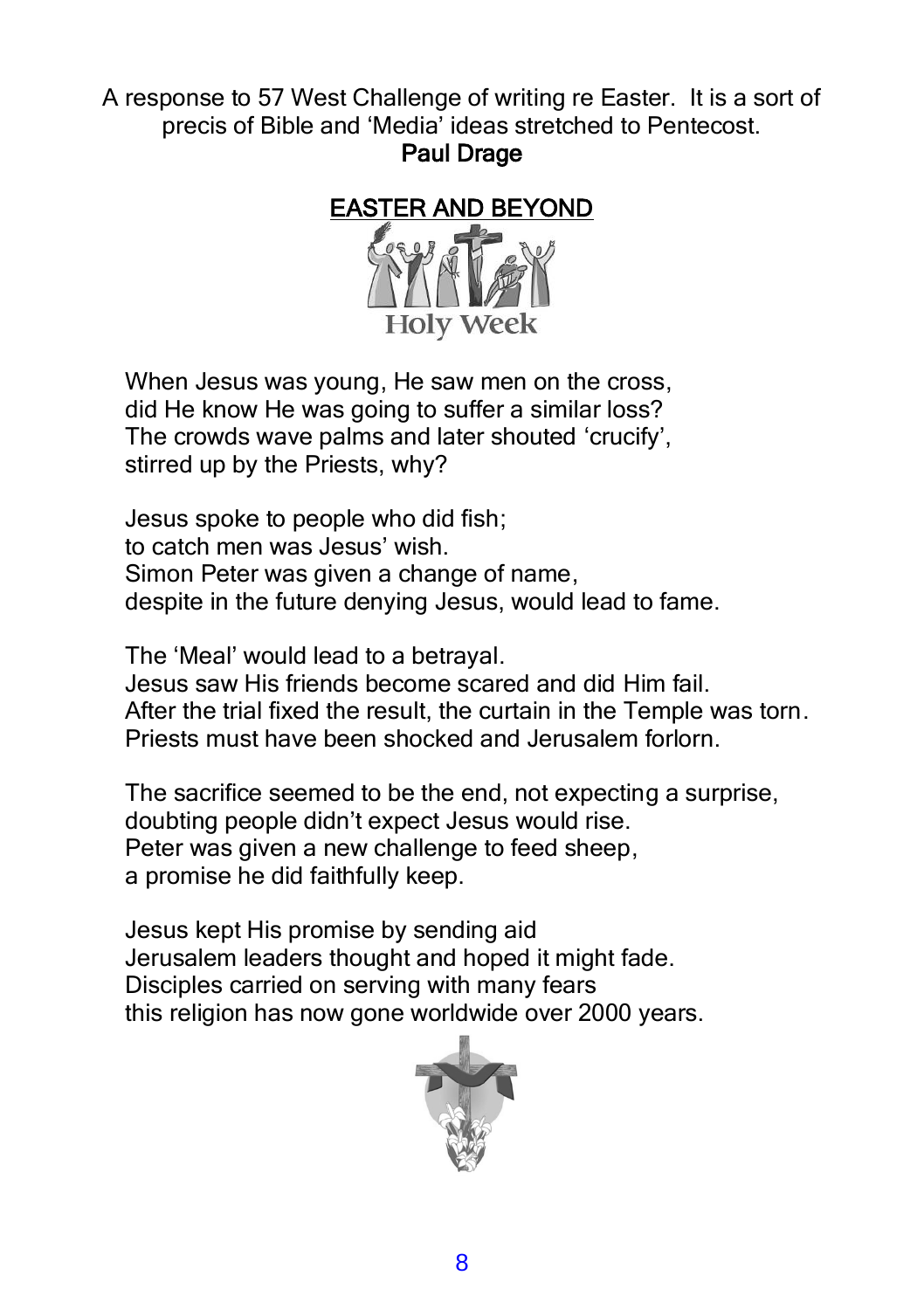#### The Queen's Platinum Jubilee

Our Toddler Group got the festivities off to a fine start with a Jubilee themed party session on  $25<sup>th</sup>$  May. Since most of you read the magazine in colour here are some pictures taken by Suzie.



Parents kindly agreed to leave the handprints to contribute to our decorations but will be collecting them at the session after the special weekend.



Food art



(Parental permission given)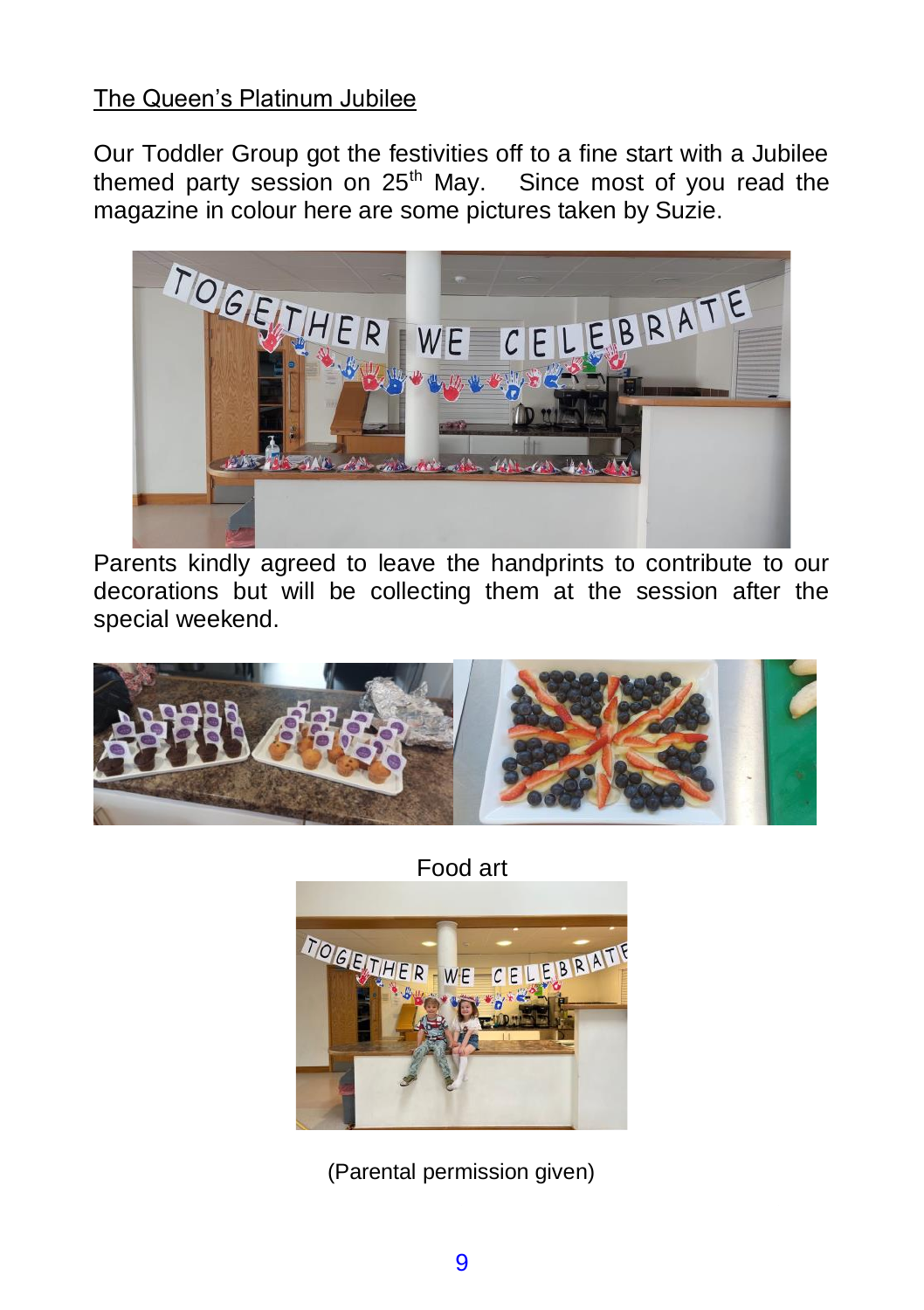

#### SECRETARY'S NOTEBOOK

As I write these notes, I have just returned from the Messy Church International Conference at The Hayes. A packed weekend full of fun activities and worship messy style, and I hope I have returned with new inspiration. I'm also now aware that we are not alone in struggling to resume all our

activities and plan to stay in touch with some of the lovely people I met so we can compare notes as we move forward. Numbers were somewhat reduced by the absence of Canadians and Australians whose travel restrictions were not lifted in time for them to make arrangements. But that miracle which is the internet enabled participation from the other side of the world, including a Q and A session on Zoom!

A feature of each conference day was a series of talks from Dr Paula Gooder. (Look her up, she's very accomplished and currently the only non-ordained person to hold the post of Canon Chancellor at St Pauls Cathedral). We were fascinated with her interpretation of Old Testament stories, such as the concubine Rizpah keeping a sixmonth vigil over the bodies of seven sons of Saul, thereby bringing generations of tit-for-tat violence to an end. Dr Gooder is going on my ever-growing reading list.

I was privileged to lead worship at the beginning of the month, the final service of the Frontline series, reminding us that we need to be the voice of Jesus in all areas of life. On the second Sunday of the month, we welcomed members and families of the Scout group, when Sohail led the service, and Roger led our worship on 15th. I was already at The Hayes when Sohail emailed to say he was not well enough to take the Communion Service on 22nd, so could not assist; we do thank Roger for filling in for Sohail as well as myself, with a number of others away that day and hope Sohail makes a full recovery.

Following a discussion at the March church meeting and subsequent Elders' meeting, we decided to try holding a church meeting on Sunday 29th May, beginning with an extended opening devotion.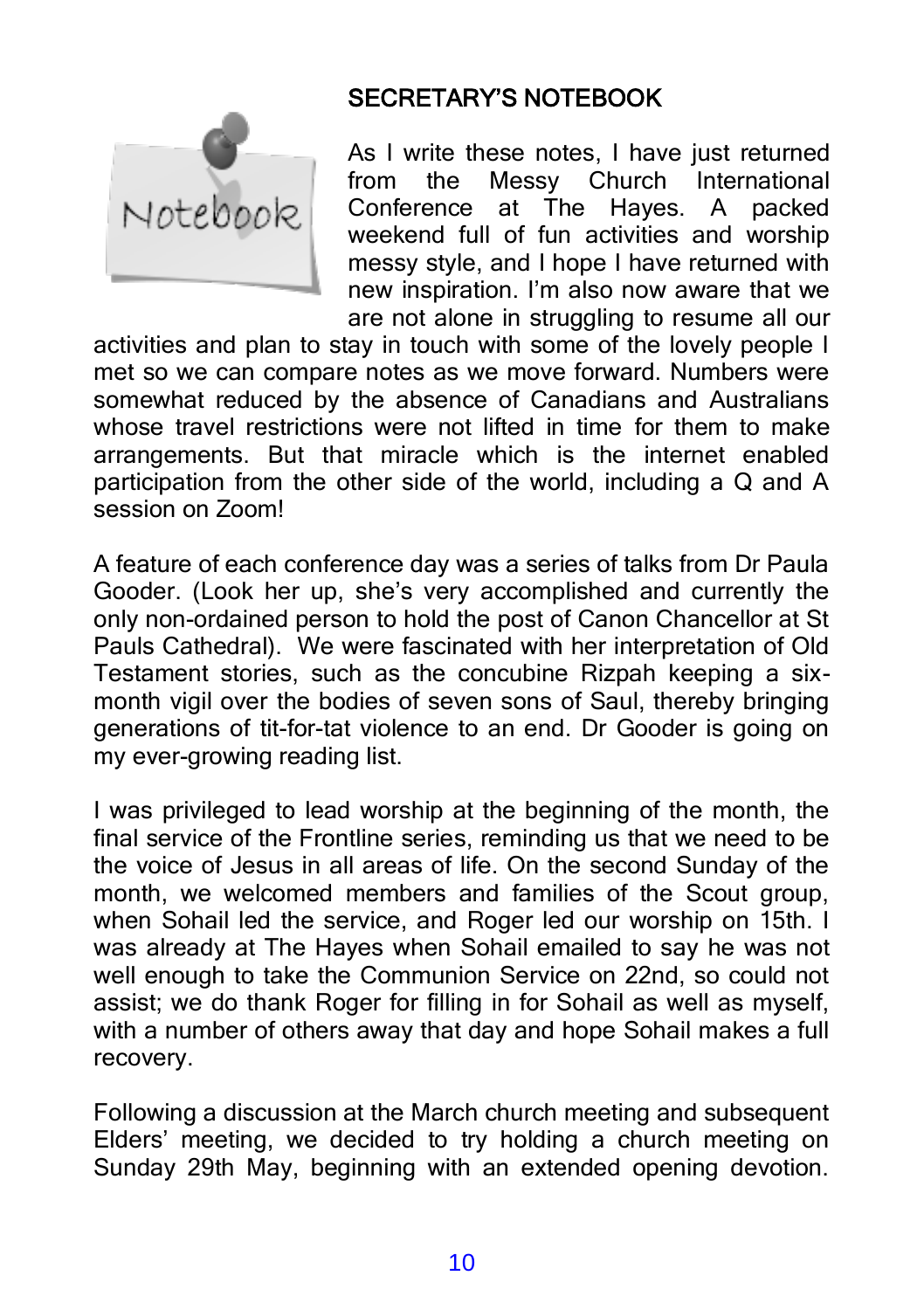This article has to be submitted before then, and I am not going to make any predictions!

By the time you read this, we will have had the Jubilee Party, and I hope it will have been a great celebration with our neighbours. Now we have the Big Day Out to look forward to.

The Boscombe Road plant nursery has been productive and the front garden has a good selection for you to take and grow on to produce food later in the year. As ever, donations for the church funds would be appreciated.

#### Ruth Dixon

#### **Safe new arrivals**

[This](https://pngimg.com/download/23908) 

Monica and Vincent Aloi now have a great grandson Noah, and Jan and Stuart Thurston have a grandson, Ezra. They will bring great joy and pleasure to the grandparents but the proud parents will have to endure the sleep deprivation! Our best wishes to them all.

#### Some Thoughts on our recent Sunday Church Meeting

It is always difficult to find a day and time to hold meetings that suits everyone, which is why it is important to try various options, hold discussions and make decisions about the best way forward.

In [our deno](https://creativecommons.org/licenses/by-nc/3.0/)mination it is the Church Meeting that make the decisions about every aspect of our church and its life. Hence it makes it vitally important to try to engage as many people as possible in our meetings.

We have a maximum of 6 meetings a year, so surely with a little forward planning around our family and social life, we must be able to accommodate some, if not all of them.

We heard a number of points of view and it was good to have a general discussion and accommodate as many of these as possible.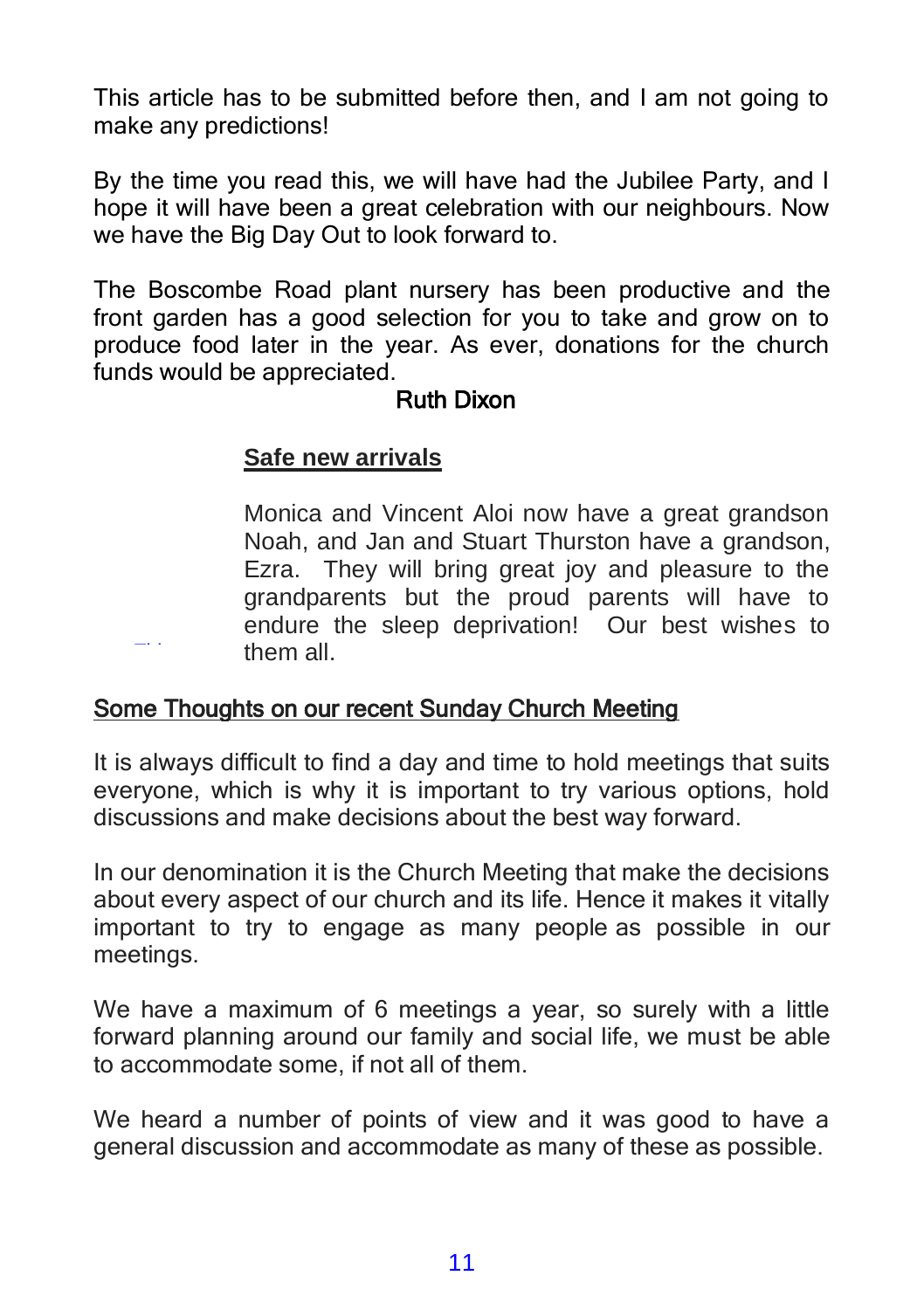We all value the opportunity to join in collective worship but, as Christians, we believe that Christ is involved in every aspect of our daily lives and this is part of our life.

Following discussions, it is important for progress to make decisions and as a larger number of our members and friends are present on a Sunday morning, then this is the obvious time to have a meeting.

So, the proposal to have worship starting at 10, with the Meeting at 11, with coffee served in the church is a good one.

Traditionally, splitting from a large group to smaller discussion groups do not work, so the suggestion to seek opinions from people and feeding them into the Elders meeting is far more valuable.

Final thought - the future of our church depends upon its membership, if we don't all step up we won't have a future as a church.

It's good to talk, let's make it as productive as possible!

#### Val and Nigel

## Cornerstone Podcasts

Occasional podcasts can be found at

#### https://soundcloud.com/cornerstonegod/

Do listen to them, they are very interesting, and pass the information on to friends. If you have something to share, or can contribute to recordings, have a word with Roger Brett.

#### When you see something beautiful in someone. tell them. It may take a second to say, but for them it could last a life time.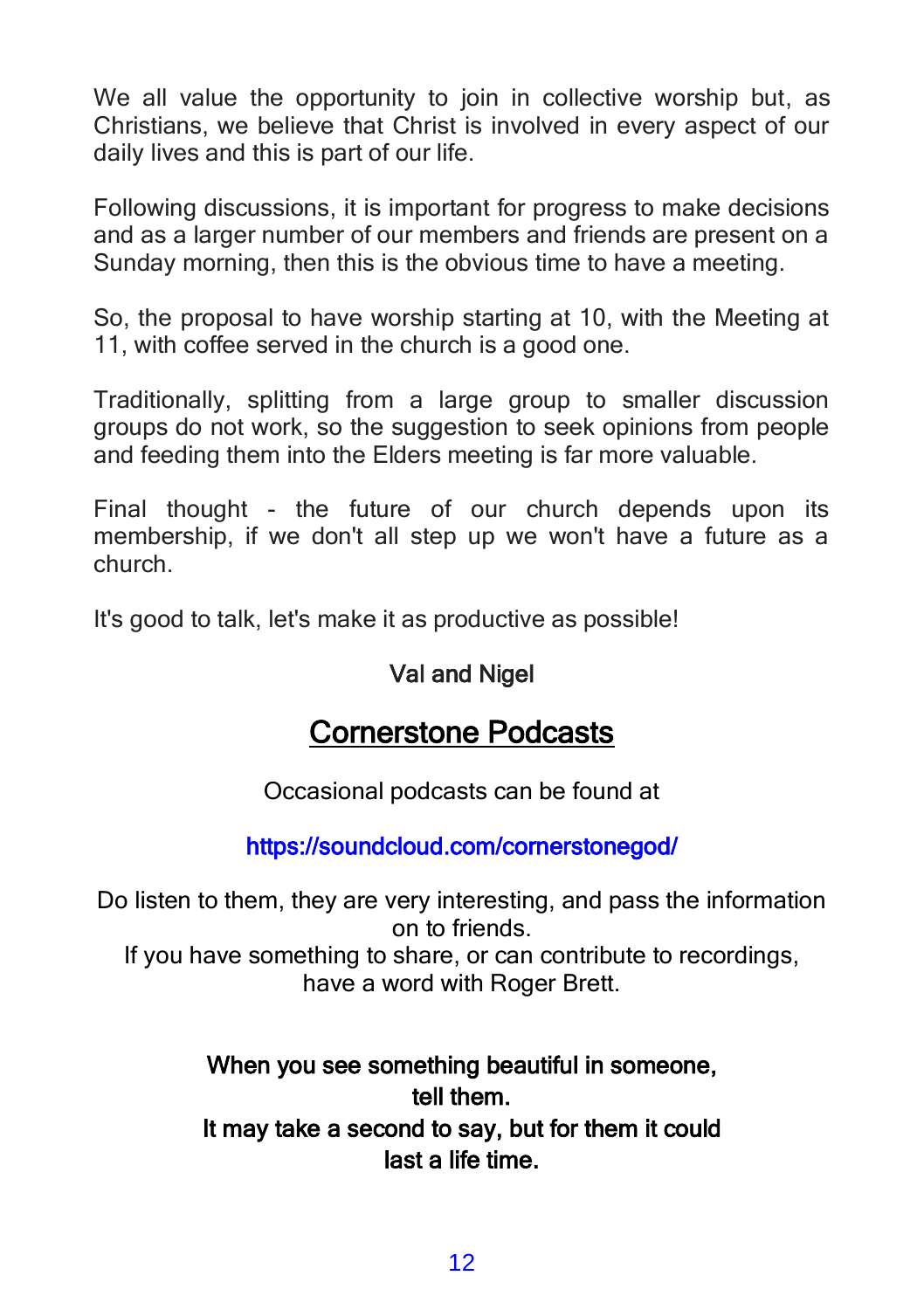#### Find out what the United Reformed Church is doing at the Greenbelt Festival (26 – 29 August 2022) and how you can be part of it

#### Revolting Christians

Our theme for this year's Greenbelt is 'Revolting Christians'. Revolting Christians stand up to injustice, confront oppression and seek lasting change for good, following the example of Jesus. We'll have the chance to celebrate revolting Christians from history, as well as to encourage and equip each other to be revolting Christians!

#### Not Going? Be part of Greenbelt from home

From making paper beads and bunting to sending us your photos, find out how you can join us from home at this year's Greenbelt Festival.

Each year, URC members who aren't able to join us in person have connected with us through creating and sending in knitted items, handmade postcards, and through prayer. Each of these small offerings has found a place with many others sent from across the country to create a wonderful reflection of the creativity and diversity of the URC family. And at the end of each festival, people have been queuing up to take a little piece of the display home with them as a lasting reminder of precious times at Greenbelt.

For 2022, we are inviting you to:

#### Make paper beads

Please make some paper beads. These will be made into jubilee bracelets during our craft sessions at Greenbelt.

Download a guide to making jubilee bracelet beads (PDF | 1mb)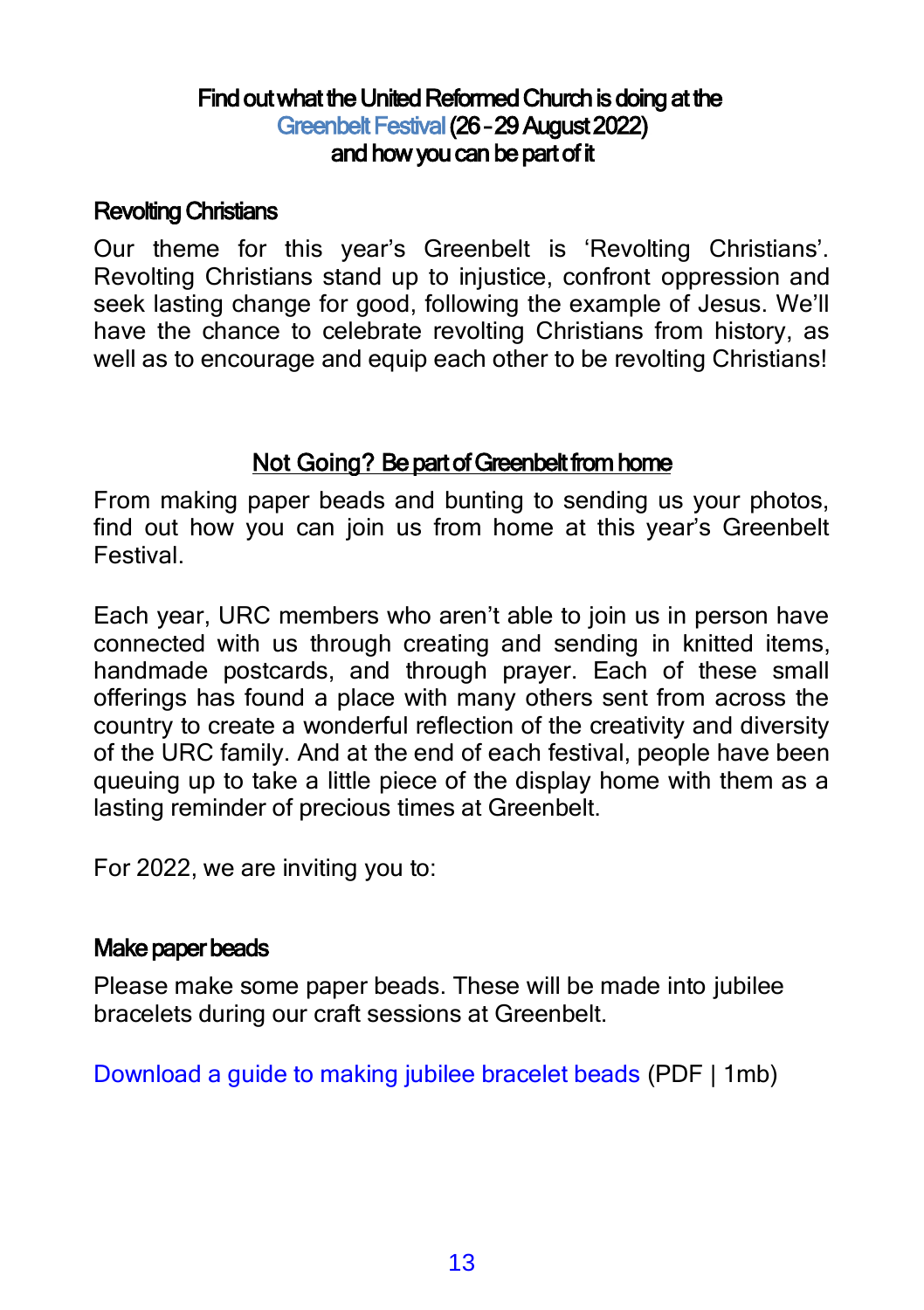#### Make bunting

Create bunting for us to display in the tent at Greenbelt.

We would like you to make some bunting. This can be individual triangles or made into a 2-metre length! The bunting can be made from paper, card, cloth or whatever you happen to find around the home.

• Download our bunting template (PDF | 5mb)

Your bunting triangles can include images of revolting Christians, symbols of faith or just multicoloured patterns and shapes that are beautiful to look at. You could create a representation of your congregation or church building or your neighbourhood or something celebrating the 50th year of the URC. Let your imagination fly!

Send your paper beads or bunting to:

Stephanie Twilley 116 Mount Road Penn **Wolverhampton** WV4 5RZ

#### Pray for all who serve and attend Greenbelt

- Safety for travellers
- Safety during the event
- The URC Children and Youth team which is organising the youth zones and activities at Greenbelt for the first time
- The yoURCafé tent another new venture for the URC, with great food and drinks, crafts, spirituality and discussion
- All attendees to find encouragement, refreshment and challenge.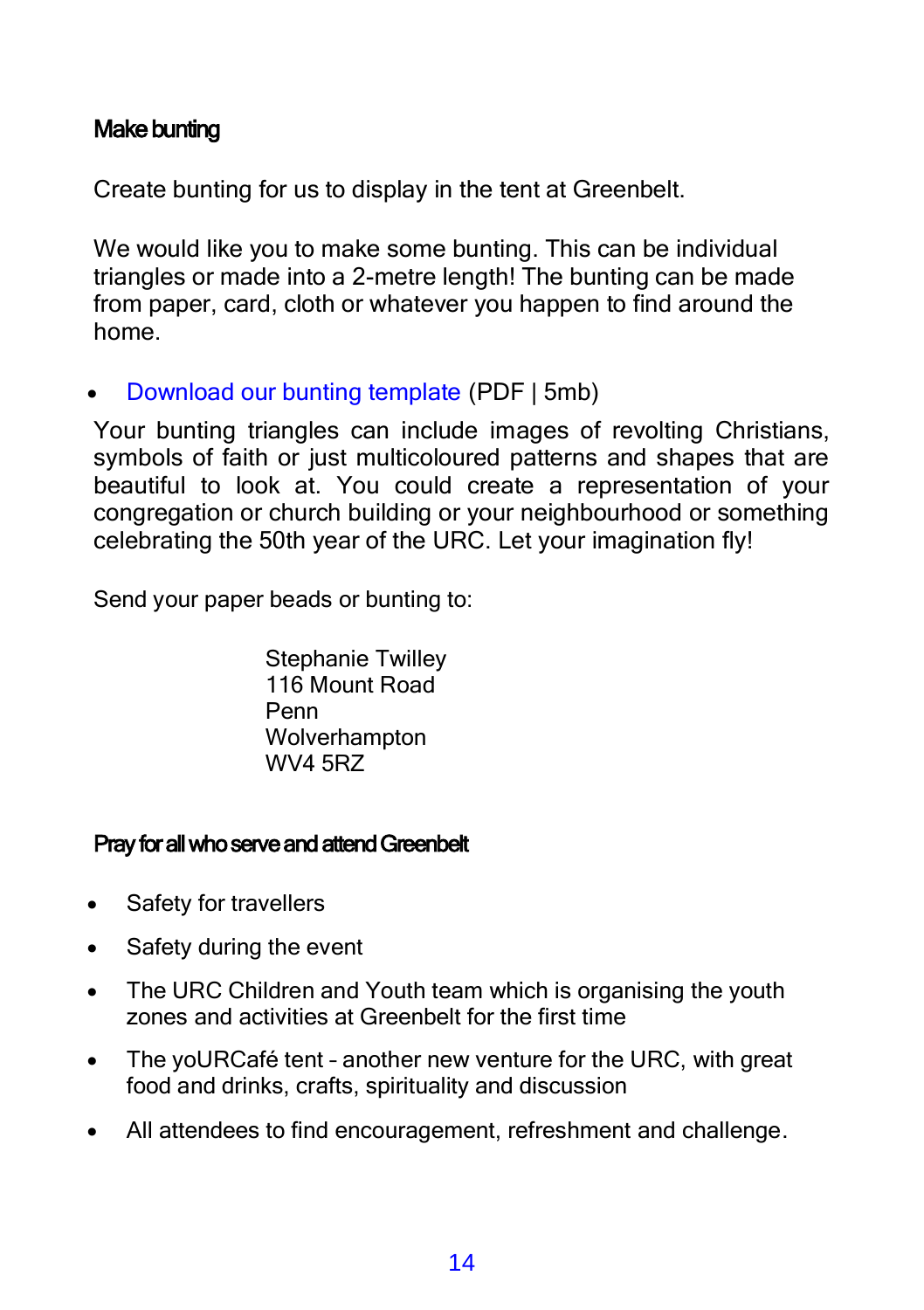#### Patience is not the ability to wait, but the ability to keep a good attitude while waiting.

#### NEWS EXTRA

- ➢ Along with 'Antimatter' and 'Dark Matter', scientists have recently discovered the existence of 'Doesn't Matter', which appears to have no effect on the universe whatsoever.
- ➢ Scientists have just invented a telepathically controlled air freshener. Makes scents when you think about it.
- $\triangleright$  A glassblower is in a stable condition after inhaling fumes while working from home. A hospital spokesperson told us: "He has a pane in his stomach and a glazed look on his face".
- ➢ A man was injured today in a bizarre peek-a-boo accident. He's recovering in ICU.
- $\triangleright$  A grandad has reported that every morning when he measures his allotment, it's a couple of inches smaller than the day before. A Police spokesperson said they believe the old man is slowly losing the plot.
- $\triangleright$  Studies show that cows produce more milk when the farmer talks to them. It's a case of in one ear and out the udder.
- $\triangleright$  The government in Egypt has asked the city's taxi drivers to drive around Cairo sounding their car horns. It is hoped that the familiar sounds of the city will induce a return to tranquillity and normality following the recent pandemic. Operation Toot 'n Calm 'Em will last for the rest of the week.

Be the reason someone believes in the goodness of people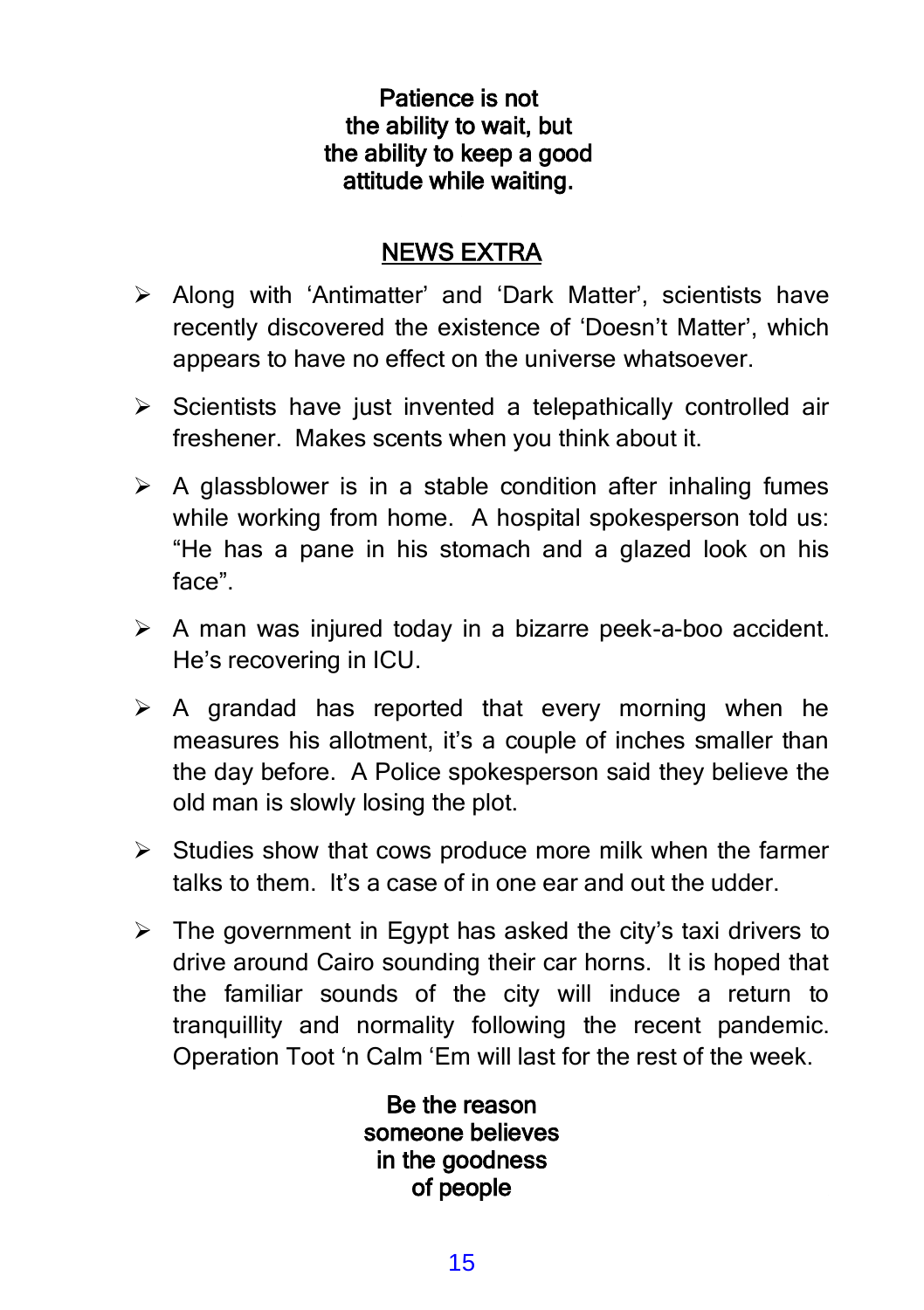#### Happy Father's Day to all you dads out there and those who are a father figure to others:

God our Father, we give you thanks and praise for all fathers. We ask you to bless and support them in their vocation that they may mirror your unconditional love and care.

Help them to be good role models and give them the grace and patience to handle difficult situations in a kind and loving way.

We pray for men who are not fathers but still mentor and guide us with fatherly love and advice.

We remember fathers, grandfathers, and great grandfathers who are no longer with us but who live forever in our memory and nourish us with their love.

#### Amen

#### HATE NO-ONE,

no matter how much they've wronged you.

## LIVE HUMBLY,

no matter how wealthy you become.

### THINK POSITIVELY,

no matter how hard life is.

### GIVE MUCH,

even if you've been given little.

## FORGIVE ALL,

especially yourself, and never stop

## PRAYING FOR THE BEST FOR EVERYONE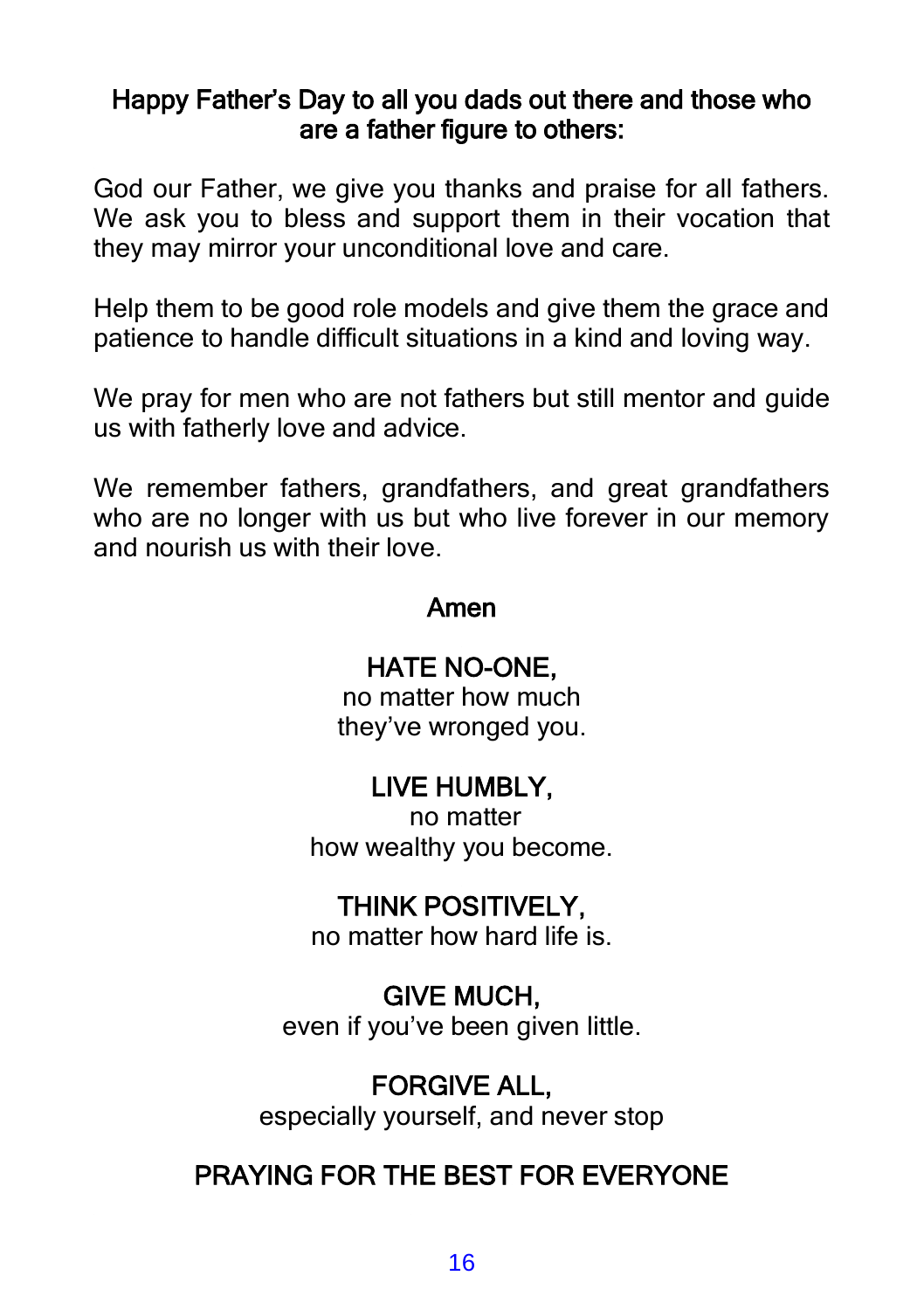## Peter's Piece



## God the Holy Spirit

We are, what is known as, a Trinitarian Church, that is we believe that There is One God, who is Father, Son, and Holy Spirit. Three in One and One in Three.

We have very briefly considered God the Father and God the Son so this month we are going to think about God the Holy Spirit, the Third Person of the Trinity.

Generally speaking, sadly often, He is not so frequently the subject of sermons and teaching and therefore we tend not to be so familiar as to who He is and what He is for us,

There is given a unique and severe warning concerning Him by Jesus himself in Matthew 12:32 NIV - Anyone who speaks a word against the Son of Man will be forgiven, but anyone who speaks against the Holy Spirit will not be forgiven, either in this age or in the age to come. Frequently referred to as the unforgivable sin. So, it is with reverence and caution that we approach this consideration.

It is very appropriate, not coincidental, that in this issue of New Horizons we are celebrating the initial coming of the Holy Spirit on the early Church, familiarly referred to as the Church's Birthday, in the Festival of Pentecost (or Whitsunday because traditionally worshipers wore white for the occasion.)

Unfortunately, this year the Feast will be inclined to be overshadowed by the Queen's Platinum Jubilee Celebrations 2-5 June 2022. Pentecost - Sunday 05 June is the day which celebrates the outpouring of the Holy Spirit on the infant Church. Acts 2:1-13.

The disciples had gathered together, no doubt because it was the Jewish Festival of Shavuot or Festival of Weeks, Pentecost, [50 days or seven weeks from the offering of the First fruits, for the beginning of the Harvest, (see Leviticus 23:15 ff.)] when the Holy Spirit descended on the gathered group.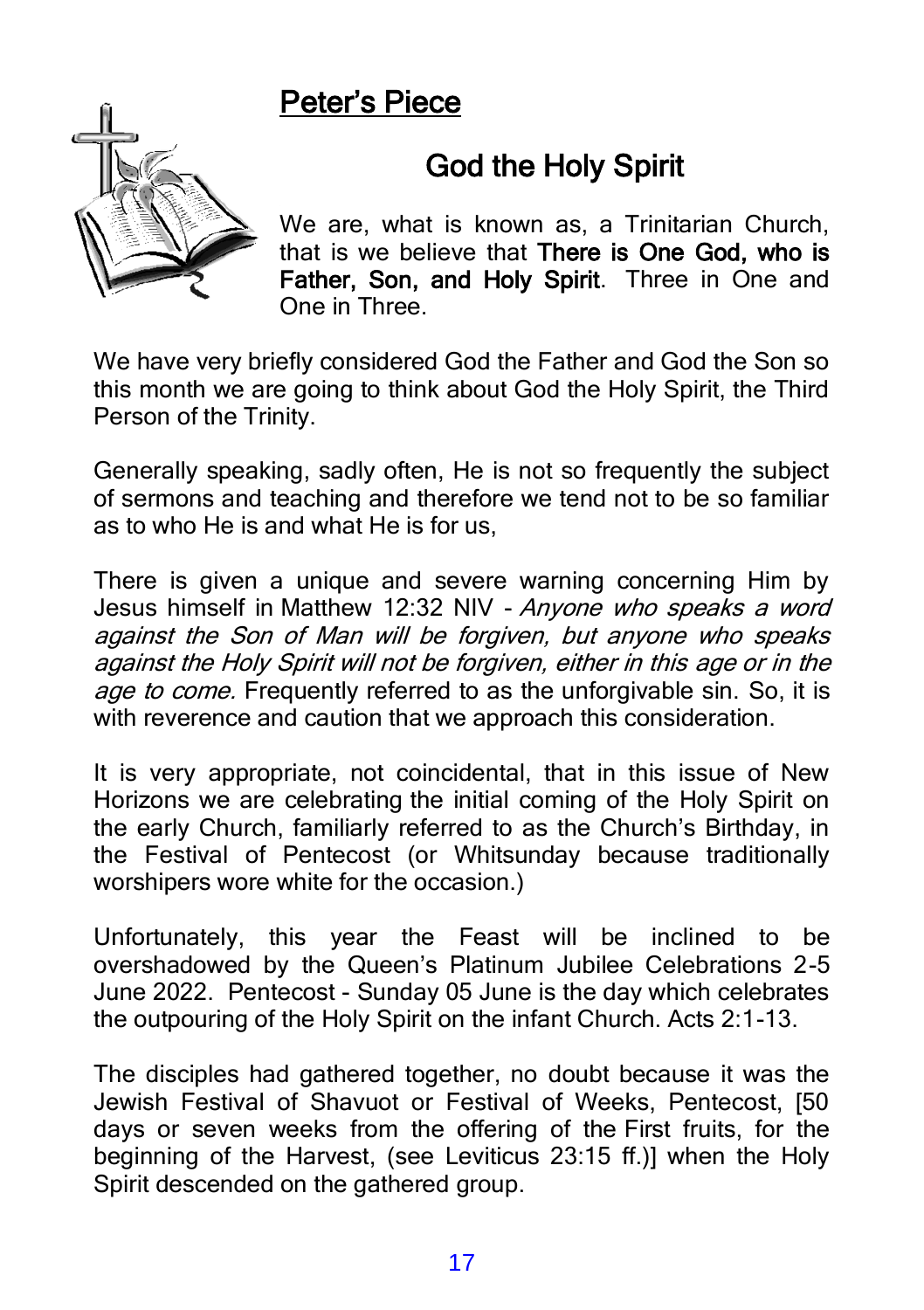Before Jesus ascended, he promised the disciples, *I will ask the* Father, and he will give you another 'advocate' to help you and be with you forever-the Spirit of truth. The words Advocate, sometimes Comforter, in our NT are more fully Paraclete – literally 'one called alongside to help'.

C H Spurgeon explains "Paraclete is wider than 'advocate' and wider than 'comforter.' I think the meaning of the word 'Paraclete' might be put under the two headings of - one, 'called to', and one, 'calling to.' One called to, that is, to come to our aid, to help our infirmities, to suggest, to advocate, to guide, and so on; and one who in consequence thereof, for our benefit, calls to us;" CHS. Metropolitan Tabernacle Pulpit. October 6, 1872.]

So, let us give more serious thought and attention to the Person of the Holy Spirit that we may receive of ALL that God provides for us in Him. For we have received Him from the moment we believed in Jesus the Christ as Saviour. Acts 2:38

God bless.

# Peter Hunt



#### Digging deeper

We have started on a study of some of the chapters of Acts, to see how the Apostles

used their knowledge of Jewish traditions and daily routines to preach to the maximum number of people.

There is a regular routine at church on Monday evening, and for those who prefer the comfort of home, we use our 'OWL' and zoom to link with them. Technology let us down a couple of weeks ago but I've got it sorted out.

I'd love some feedback if you are a 'regular' and some comment if you are not because it would help to know if we could do it differently or better.

Bible study is the bread and milk for the growing Christian.

#### Vic Crowhurst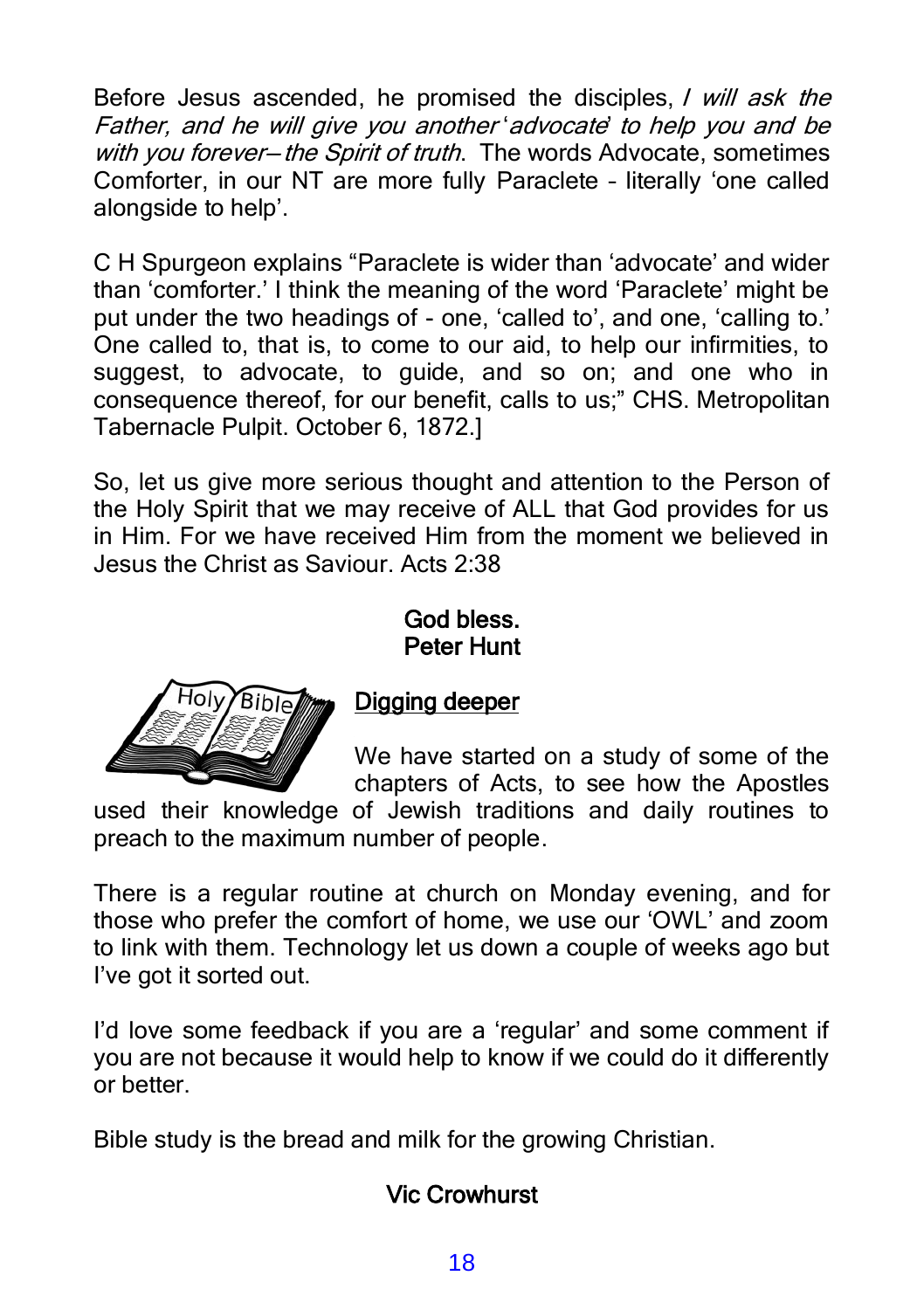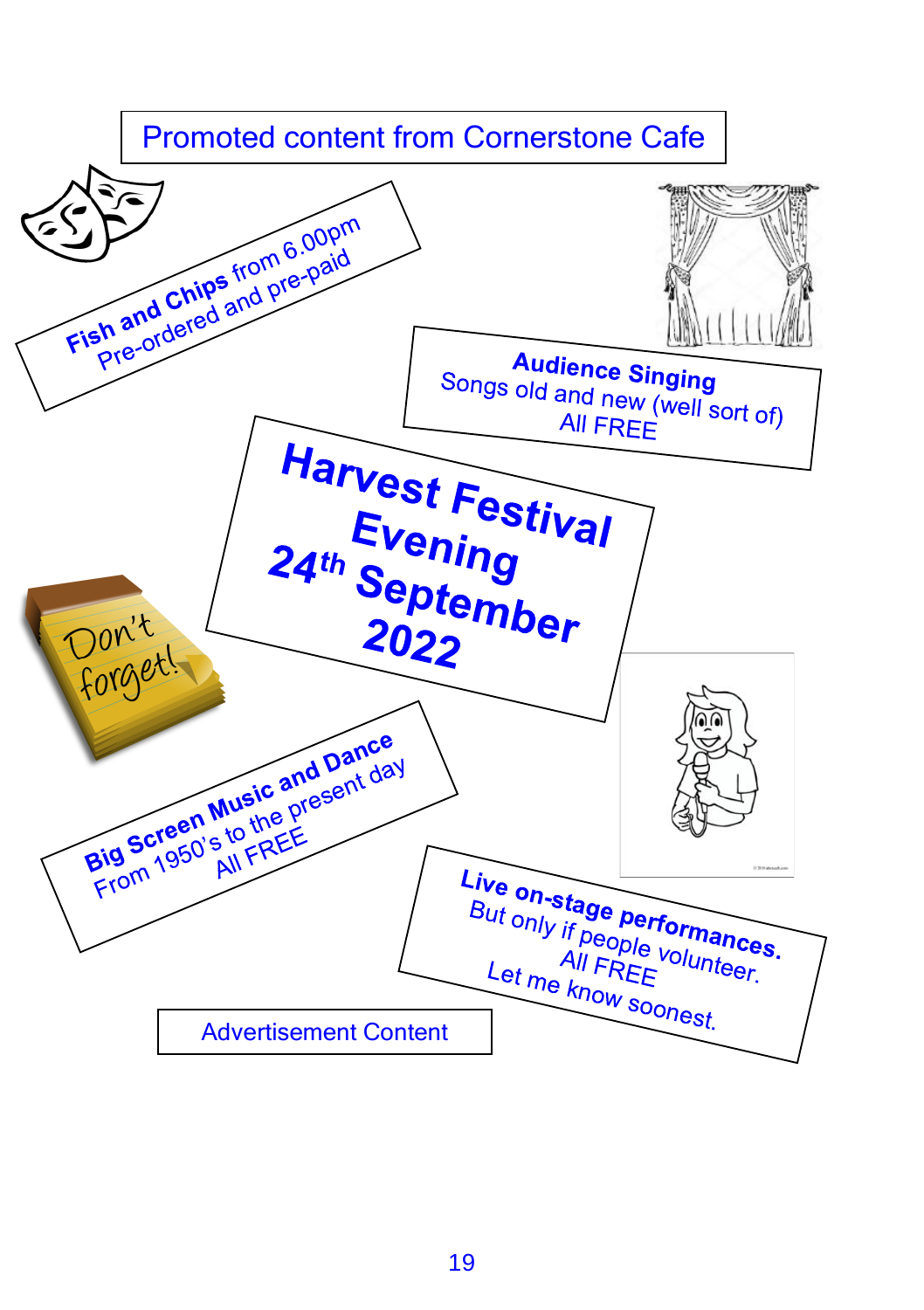#### HOW TO WALK A HUMAN (A Dogs Guide)

Humans need exercise. If they don't get it, they become "chubby". It is up to you to save them.

- 1. Allow your human to tether themselves to you. This keeps them from wandering off or running away.
- 2. Your human will probably need breaks. Be considerate and stop and sniff often.
- 3. Bark frequently. Humans have short attention spans.
- 4. When you go to the bathroom, walk away. If you have trained your human correctly, they will pick it up. Good aerobics.
- 5. Periodically drag your human as fast as you can. This is called interval training.
- 6. Do not allow your human to shorten the walk. They are being lazy. Sit in protest if you must.
- 7. Once you return home, allow your human to remove their tether then lick their faces many times. This is positive reinforcement for a job well done.

#### Can you believe it?

- $\triangleright$  I went to the doctors the other day with a blocked ear. He asked me "What ear is it". I said "2022".
- $\triangleright$  I've just bought a Humpty Dumpty toy from Aldi, its brilliant. It comes with Aldi King's horses and Aldi King's men.
- $\geq 1$  saw some jigsaw pieces in the street today ... now that was puzzling!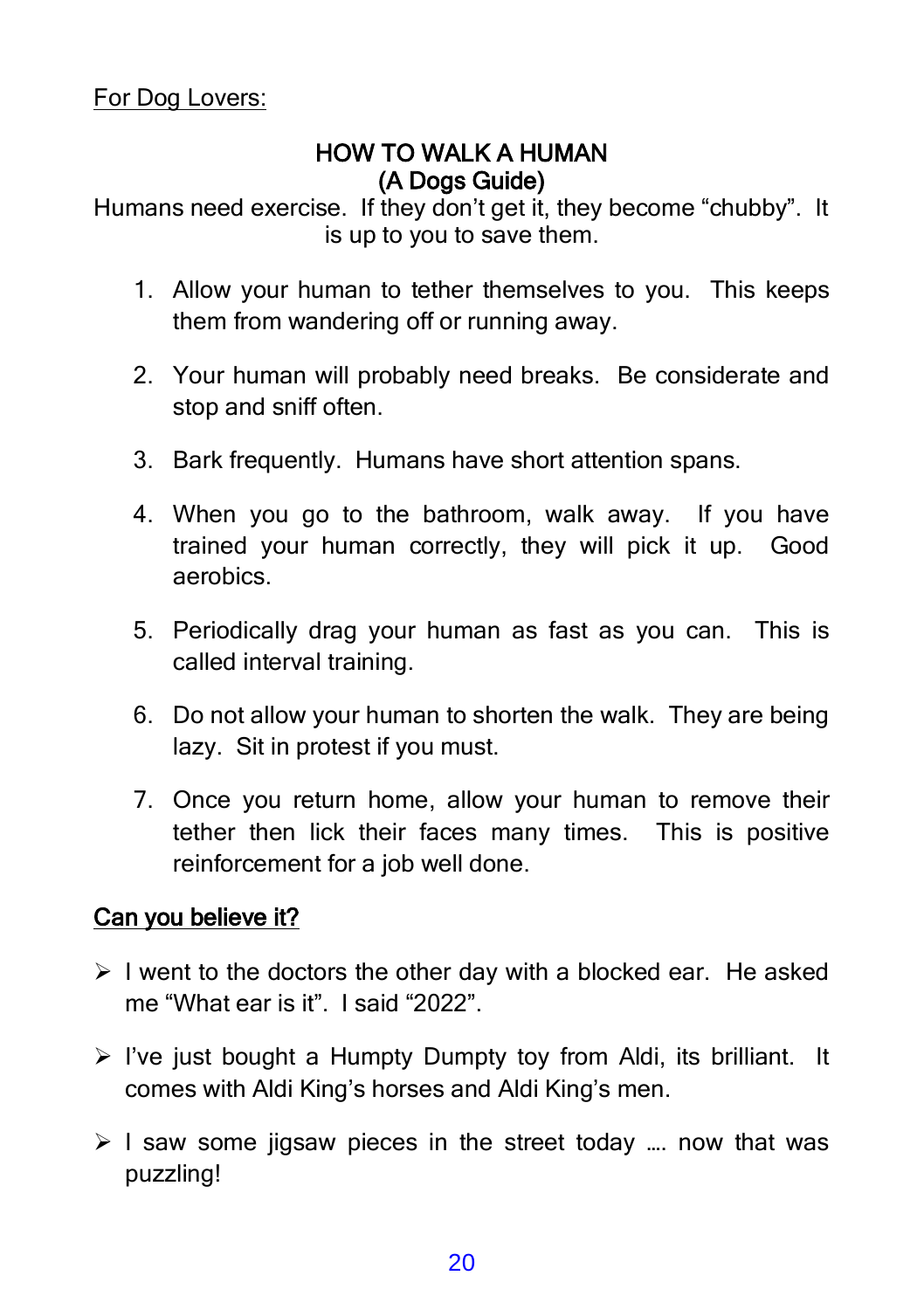### SERVICES AND MEETINGS AT THE CORNERSTONE

#### June

| Sun | 5 <sup>th</sup><br>10.30am | Pentecost                                                                    |                     |
|-----|----------------------------|------------------------------------------------------------------------------|---------------------|
|     |                            | Worship (Platinum Jubilee)                                                   | Roger Brett         |
| Mon | 6 <sup>th</sup><br>5.00pm  | Pilots (New Day)                                                             |                     |
| Thu | 9 <sup>th</sup><br>7.30pm  | <b>Elders' Meeting</b>                                                       |                     |
| Sun | $12th 10.30$ am            | <b>Worship &amp; Parade Service</b>                                          | <b>Our Minister</b> |
| Mon | 13 <sup>th</sup><br>5pm    | Pilots                                                                       |                     |
| Mon | 13 <sup>th</sup><br>7pm    | Digging Deeper                                                               |                     |
| Sun | 19th 10.30am               | Morning Worship (Father's Day) John Amos                                     |                     |
| Mon | 20 <sup>th</sup><br>5pm    | Pilots                                                                       |                     |
| Sun | 26th 10.30am               | Morning Worship (H.C)                                                        | <b>Our Minister</b> |
| Mon | 27 <sup>th</sup><br>5pm    | Pilots (continues 2 <sup>nd</sup> , 3 <sup>rd</sup> 4 <sup>th</sup> Mondays) |                     |
| Mon | 27 <sup>th</sup><br>7pm    | Digging Deeper                                                               |                     |
|     |                            |                                                                              |                     |

#### July

| Sun | 3 <sup>rd</sup><br>10.30am          | <b>Morning Worship</b>   | <b>Roger Brett</b>  |
|-----|-------------------------------------|--------------------------|---------------------|
| Mon | 4 <sup>th</sup><br>5pm              | Messy Church             |                     |
| Thu | 7 <sup>th</sup><br>7.30pm           | Elders' & M&M meeting    |                     |
| Sun | $10^{th}$ 10.30am                   | Morning Worship & Parade | <b>Our Minister</b> |
| Mon | 11 <sup>th</sup><br>5 <sub>pm</sub> | Pilots                   |                     |
| Mon | $11^{\text{th}}$<br>7pm             | <b>Digging Deeper</b>    |                     |
| Sun | 17 <sup>th</sup> 10.30am            | <b>Morning Worship</b>   | <b>Ruth Dixon</b>   |

## Church Flowers

| June | 5 <sup>th</sup><br>12 <sup>th</sup> | - Geoff and Val Hayman<br>- Zoy and Peter Hunt |
|------|-------------------------------------|------------------------------------------------|
|      | 19 <sup>th</sup>                    | - Gwen and Colin McMillan                      |
|      | 26 <sup>th</sup>                    | - Sandra Russ                                  |
| July |                                     |                                                |
|      | 3 <sup>rd</sup>                     |                                                |
|      | 10 <sup>th</sup>                    |                                                |
|      | 17 <sup>th</sup>                    |                                                |
|      | 24 <sup>th</sup>                    |                                                |
|      | 31 <sup>st</sup>                    | - Brenda Melling                               |

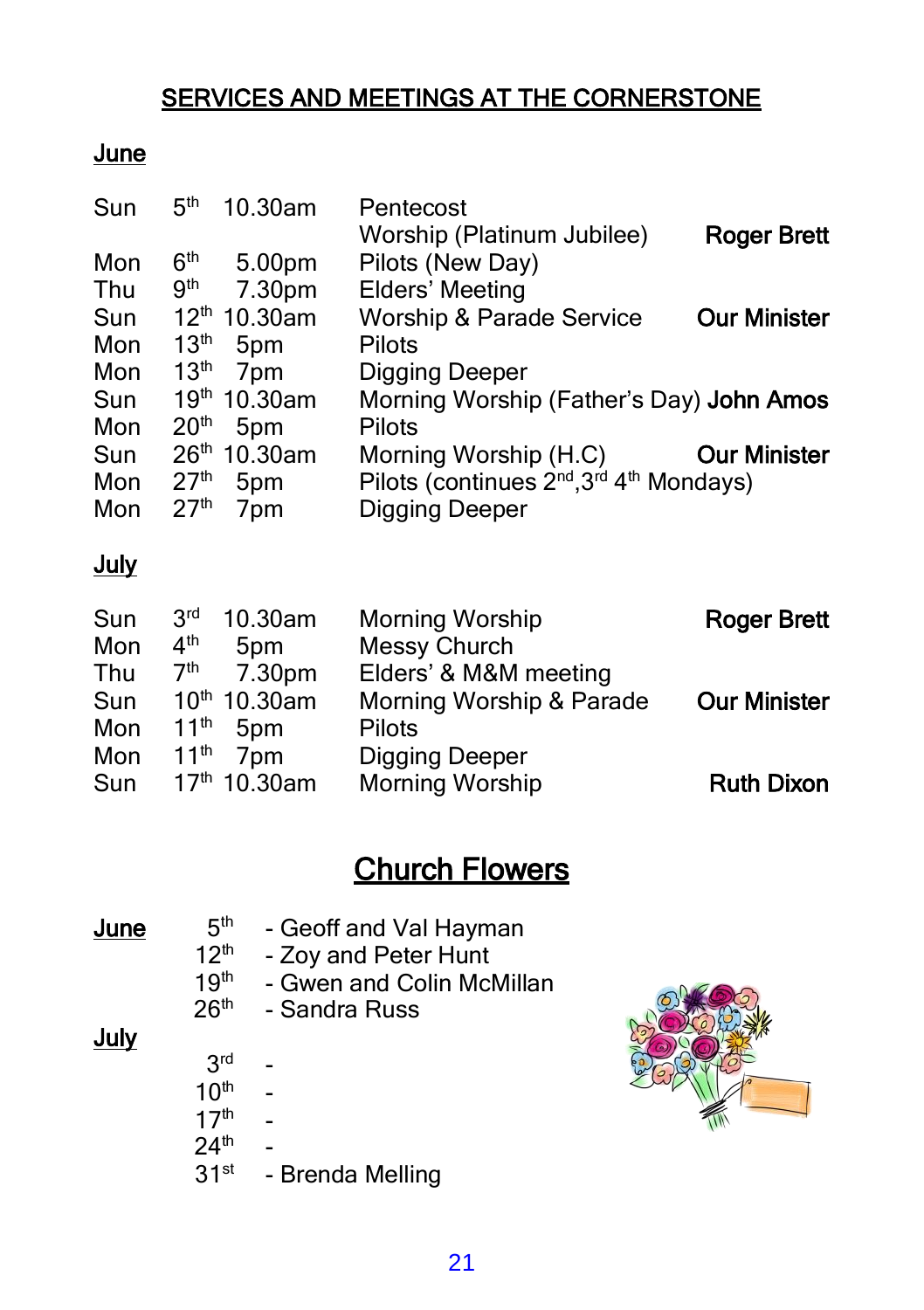As you can see, there are a few gaps on the Flower List at the present time, so if you would like to supply flowers for any of the vacant Sundays, please contact Val or Joan. They would be very happy to buy the flowers on your behalf and arrange them or alternatively, you are very welcome to do an arrangement yourself.

## Communion Offerings



These collections are taken at the two Sunday Communion Services during the last hymn and are for local charitable organisations outside of The **Cornerstone** 

## Sunday Coffee/Tea Rota

We are grateful to Anne and Val for stepping in for Sunday June 5<sup>th</sup> as Alan and Carole have serious illness in the family and are unable to serve for the time being. Help from July 3<sup>rd</sup> on each first Sunday would be greatly appreciated. Thank you. Michael Wardle

| June        | 5 <sup>th</sup><br>12 <sup>th</sup><br>19 <sup>th</sup><br>26 <sup>th</sup> | Anne Clarke and Val Mead<br>Anne Clarke and Val Mead<br>Stella Duboux and Val Hayman<br>Machrina Ejaz and Sandra Russ |  |
|-------------|-----------------------------------------------------------------------------|-----------------------------------------------------------------------------------------------------------------------|--|
| <b>July</b> | 3 <sup>rd</sup><br>10 <sup>th</sup>                                         | Help please as above.<br>Anne Clarke and Val Mead<br>Tuesday mornings "Drop in"                                       |  |
| June        | 7 <sup>th</sup><br>14 <sup>th</sup><br>21 <sup>st</sup><br>28 <sup>th</sup> | Stella Duboux<br>Wendy Brett and Val Mead<br><b>Carole and Alan Cornwall</b><br><b>Carol Smith and Pat Pates</b>      |  |

#### July 5<sup>th</sup> Stella Duboux  $12<sup>th</sup>$ Wendy Brett and Val Mead



22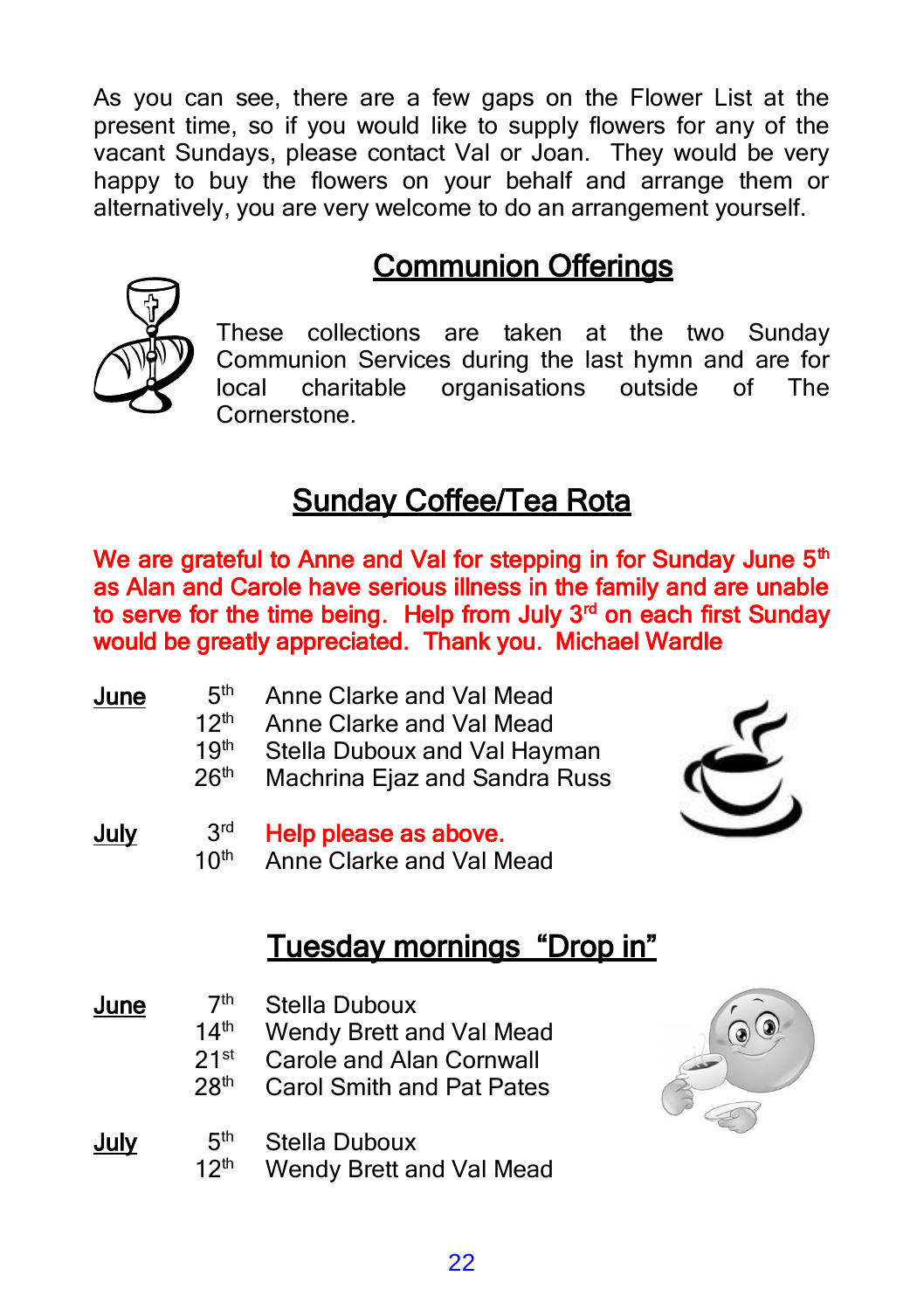#### The Next Issue of New Horizons – July/August 2022



We always welcome contributions from our readers, whether they are from The Cornerstone or anywhere around the world. Please let us have your personal stories, recollections, inspiring thoughts from biblical or other sources, acts of kindness both given and

received, encouragement to mission; really anything that you have found interesting.

The next issue will be published on Sunday 3<sup>rd</sup> July and will be covering the months of July/August. We shall be pleased to receive any contributions for this issue by 9 a.m. on Thursday 23<sup>rd</sup> June. Thank you.

#### Anne and Michael

#### Thinking Beyond Sunday and Beyond the Building A church Calendar for 2022 – April to October

2<sup>nd</sup> to 5<sup>th</sup> June - Jubilee holiday and a time to get together.

3<sup>rd</sup> June - Our Jubilee Party. See "Secretary's Notebook" for further details.

#### 5<sup>th</sup> June - Pentecost - FUN Sunday Worship

12<sup>th</sup> June - Trinity Sunday

16<sup>th</sup> July - Eastern Synod's big Day out at Trinity Park Ipswich. - See "Secretary's Notebook" for details.

1<sup>st</sup> October 2022 - 50<sup>th</sup> Anniversary of the URC

Synod events can be booked at - training@urceastern.org.uk

All sorts of goodies to look forward to.